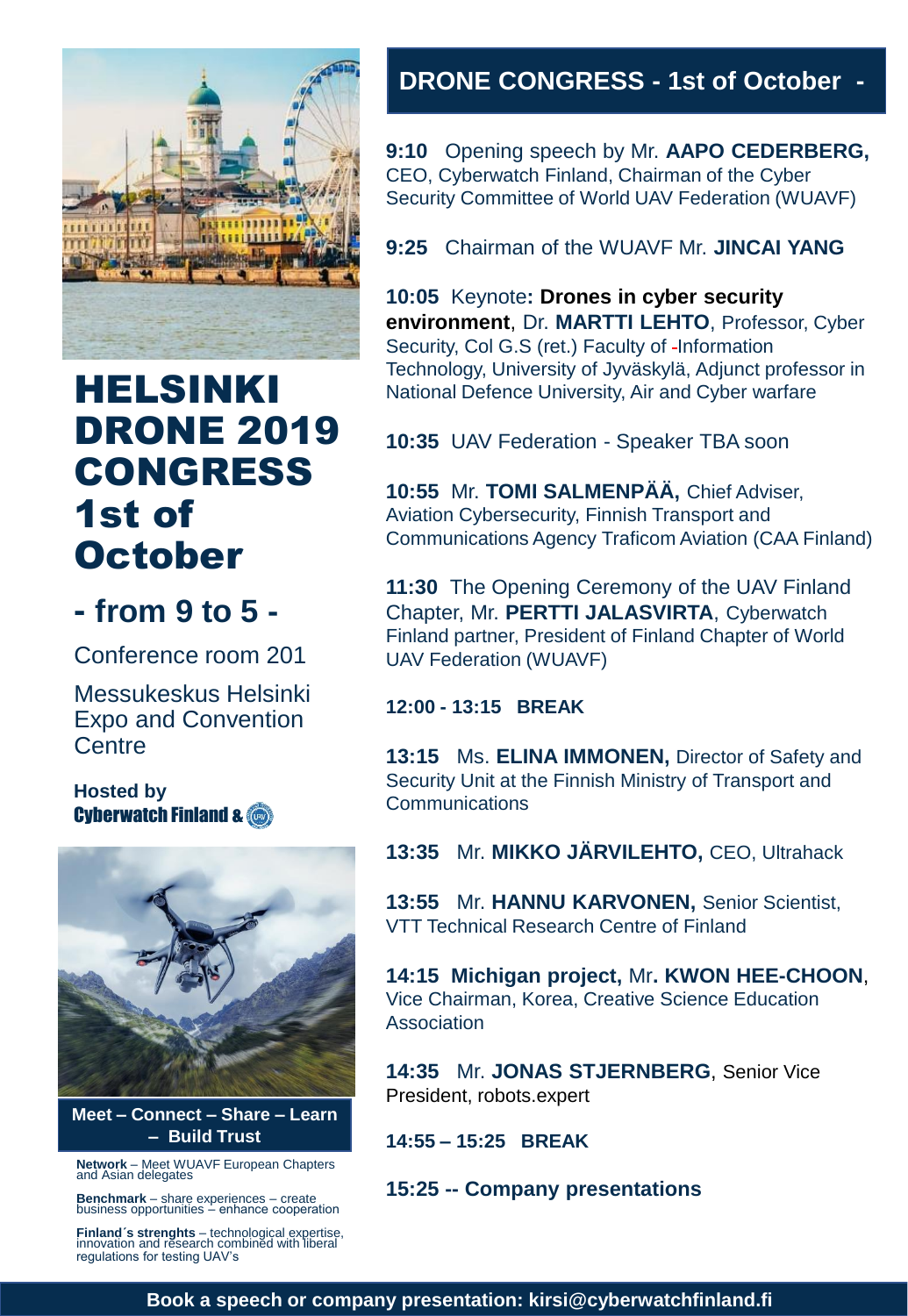# **CYBER SECURITY**<br>NORDIC

# 2.10.2019 **CYBER SECURITY** NORDIC &

# HELSINKI DRONE SEMINAR

# **- from 9 to 5 -**

#### **Opportunity to Explore**

FINNSEC19 EXHIBITION REAL ESTATE EXHIBITION AUDIO VISUAL EXPO

#### **Opportunity to Visit**

Business Finland side-events Themes TBA in August



**UPDATES TO COME STAY TUNED CHANGES POSSIBLE**

### **Cyber Security Nordic 2nd of October**

#### Politics of Cyber

**9.15 – 9.45** Digital trade war - Speaker TBA soon OR **9.00 – 9.10** Welcome! To do list – TOP 5 lessons to learn, **KIMMO ROUSKU**

General Secretary, Population Registration Centre, Stage 2

**9.45 – 10.30** Stuxnet and Beyond: Digital Weapons and the Future of Our Cities, **KIM ZETTER** OR

**9.10 – 9.50** It's GDPR-time – 495 days behind Speaker TBA soon, Stage 2

#### **10:30 Break**

**11.15 – 11.45** The Impact of Russian Politics on the Cyber World? **MARK GALEOTTI** Senior Associate Fellow at the Royal United Services **Institute** 

#### **12:15-13:30 Break**

**2. DRONE DAY Themes: Drones & Smart City & Smart Mobility & EU regulations**

**13:30 Smart city projects** Helsinki Kalasatama and/or Jätkäsaari Forum Virium **-** Speaker TBA soon

**13:50 Business Finland Smart Mobility project -** Speaker TBA soon

**14:10 Mr. JUKKA HANNOLA,** Chief Adviser to DGCA Chairman – Joint Authorities for Rulemaking on Unmanned Systems (JARUS),The Transport and Communications Agency Traficom

**14:30 ANSF Air Navigation Services Finland -** Speaker TBA soon

**14:50 EU regulations -** Speaker TBA soon

**15:10- 16:30 Helsinki Drone Olympics** Teams x4 pitching & Company showcases

**Book a speech or company presentation: kirsi@cyberwatchfinland.fi**